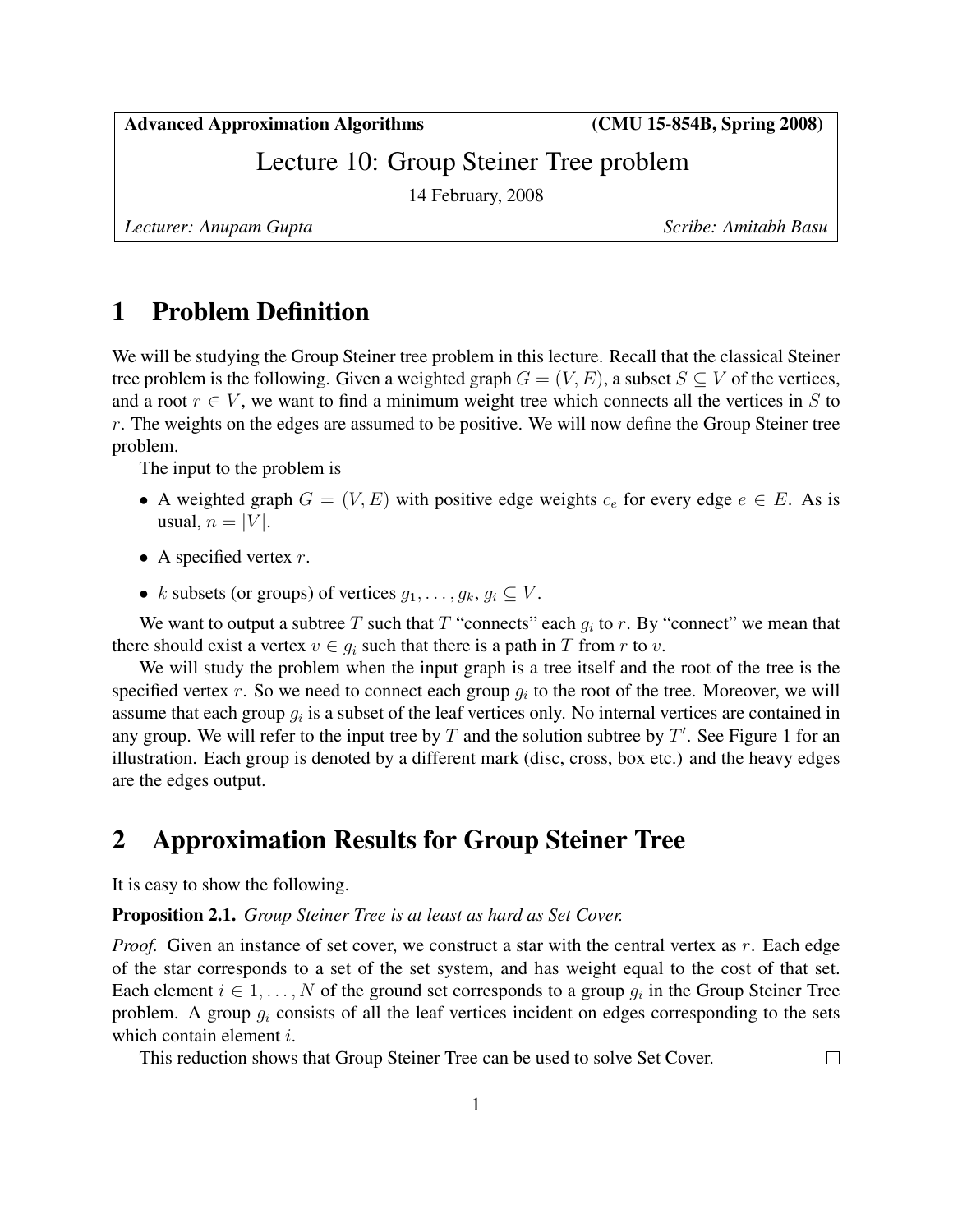

Figure 1: Example illustrating the Group Steiner Tree problem

The main result of today's lecture is the following theorem.

Theorem 2.2. *Group Steiner tree has* O(log n log k) *approximation.*

On the hardness of approximation side, we have the following result.

**Theorem 2.3.** *Group Steiner Tree problem is*  $\Omega(\log^{2-\epsilon} n)$ *-hard, for all*  $\epsilon > 0$ *.* 

To help prove Theorem 2.2, we will establish the next lemma.

**Lemma 2.4.** *There exists a randomized algorithm (call it A) that takes an instance*  $\mathcal I$  *of the Group Steiner Tree problem and outputs a (random) set of edges*  $\widehat{E}$  *such that* 

- *1.* E[cost of edges in  $\widehat{E}$ ]  $\leq$  OPT(*I*)
- 2. For any group g,  $\Pr[\widehat{E}$  connects the root to  $g] \ge \frac{1}{\log|g|} \ge \frac{1}{\log g}$  $\log n$

Let us first show how the above lemma implies Theorem 2.2. Run the algorithm A guaranteed by the lemma independently on the instance  $\mathcal{I} L = O(\log n \log k)$  times. Say we get  $\widehat{E}_1, \widehat{E}_2, \ldots, \widehat{E}_L$  as the sets of edges output during the different runs. Let  $\widehat{E} = \cup_i \widehat{E}_i$ .

If some group is not connected to the root in  $E$ , find the cheapest way to connect to this group to the root by a path. The cost of such connections are bounded in the following simple observation.

**Fact 2.5.** *The cost of the cheapest path from some vertex in g to the root is at most*  $OPT((I))$ *.* 

*Proof.* Since  $OPT$  connects some vertex v in g to the root r, the path in  $OPT$  that connects v and  $r$  is at least the cheapest path that was taken as part of the solution.  $\Box$ 

However, the probability that group g does not get connected to r even after L rounds is pretty low because of condition 2 in the lemma. More precisely,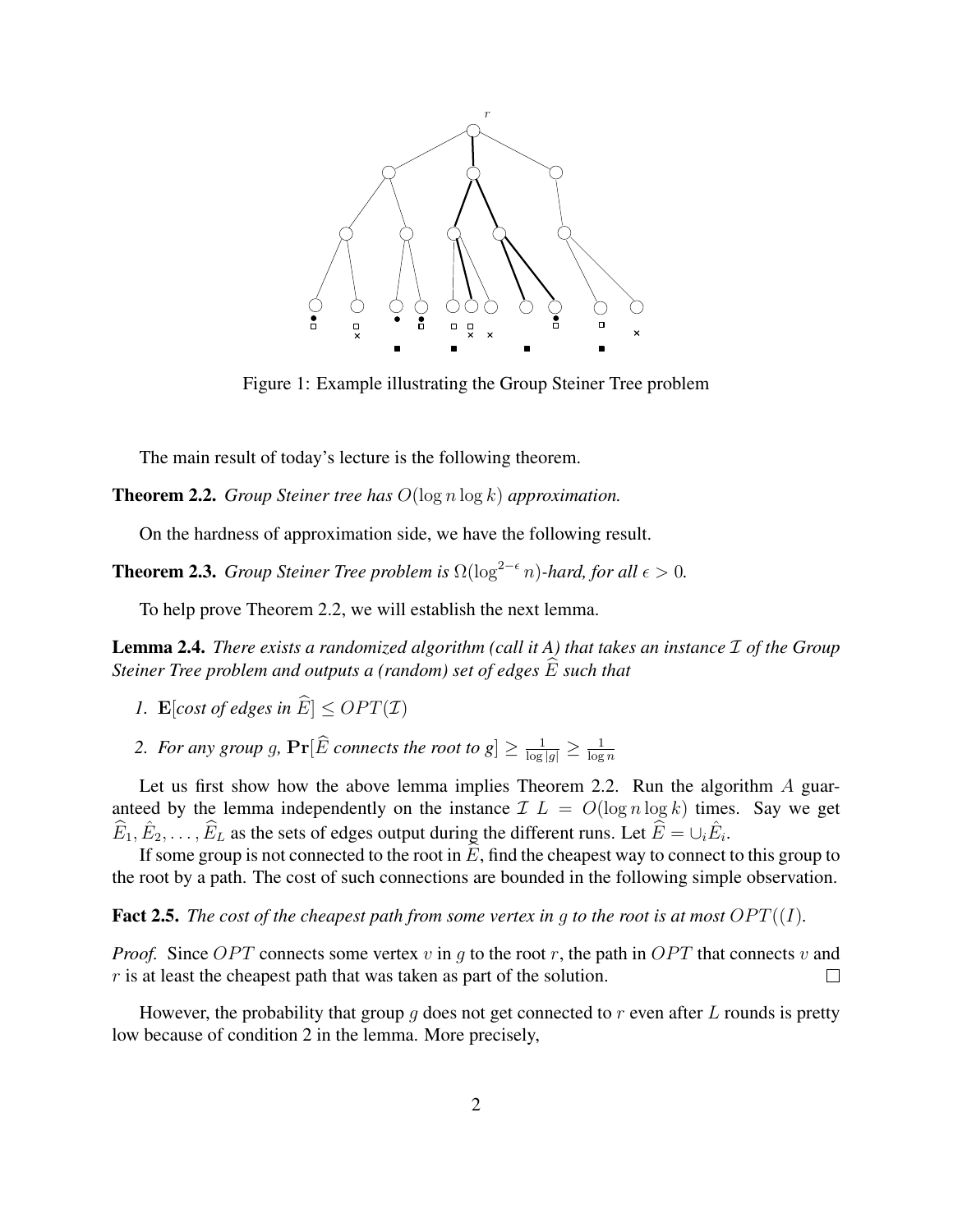**Pr**[group g does not get connected in L rounds]  $\leq (1 - \frac{1}{\log n})$  $\frac{1}{\log n}$ <sup>L</sup>  $\leq e^{L/\log n} = e^{\log k}$  $\leq 1/k$ 

The first inequality follows from condition 2 of the lemma. So the expected cost of the final solution is at most

$$
\sum_{i} \mathbf{E}[\text{cost of } \widehat{E}_{i}] + \sum_{\text{groups g}} \mathbf{Pr}[\text{g is not connected}] \cdot OPT(\mathcal{I})
$$
  
=  $L \cdot OPT(\mathcal{I}) + \sum_{\text{groups g}} \mathbf{Pr}[\text{g is not connected}] \cdot OPT(\mathcal{I})$   
 $\leq (L+1) \cdot OPT(\mathcal{I})$ 

The second term in the first line follows from Fact 2.5. The first term in the second line follows from condition 1 of Lemma 2.4. The third line follows from the second because of the probability bound proved above. Plugging in the value of  $L$ , we get the result of Theorem 2.2.

We now turn to prove Lemma 2.4.

## 3 Randomized Rounding for Group Steiner Tree

We first write a natural Integer Linear Program for the Group Steiner Tree problem. We will then use the technique of randomized rounding on the LP relaxation to prove Lemma 2.4. The ILP for the problem is as follows.

$$
\min \sum_{e \in \partial S} c_e x_e
$$
\ns.t.

\n
$$
\sum_{e \in \partial S} x_e \geq 1 \quad \forall S \subseteq V \text{ s.t. } S \text{ separates } r \text{ from group } g_i \text{ for some } i
$$

In the above formulation, ∂S denotes the set of edges with *exactly* one end-point in S. Note that there are potentially an exponential number of constraints in the LP. This is a potential problem to solving the LP in polynomial time. However there are two ways around it.

First, there exists a compact formulation for the above ILP, i.e. one with only a polynomial number of constraints and having the same integral feasible solutions.

Second, we can invoke a theorem proved by Grotzchel, Lovasz and Schrijver [1], which states that solving an LP is polynomially equivalent to separation. By separation, we mean that given a point  $x$ , we should be able to decide if it feasible and if not, then exhibit a constraint being violated. This theorem uses the ellipsoid algorithm and binary searching to "guess" the value of OPT.

#### 3.1 Rounding the LP relaxation

The first natural idea is to pick each edge in E independently with probability  $x_e$ , as we have been doing in previous lectures. As before, by linearity of expectation, the expected cost of the edges picked will be equal to the LP-OPT which is at most  $OPT(\mathcal{I})$ . So condition 1 of the lemma can be satisfied. However, with this strategy, condition 2 of Lemma 2.4 is typically far from being satisfied, as can be seen in the following example (Figure 2).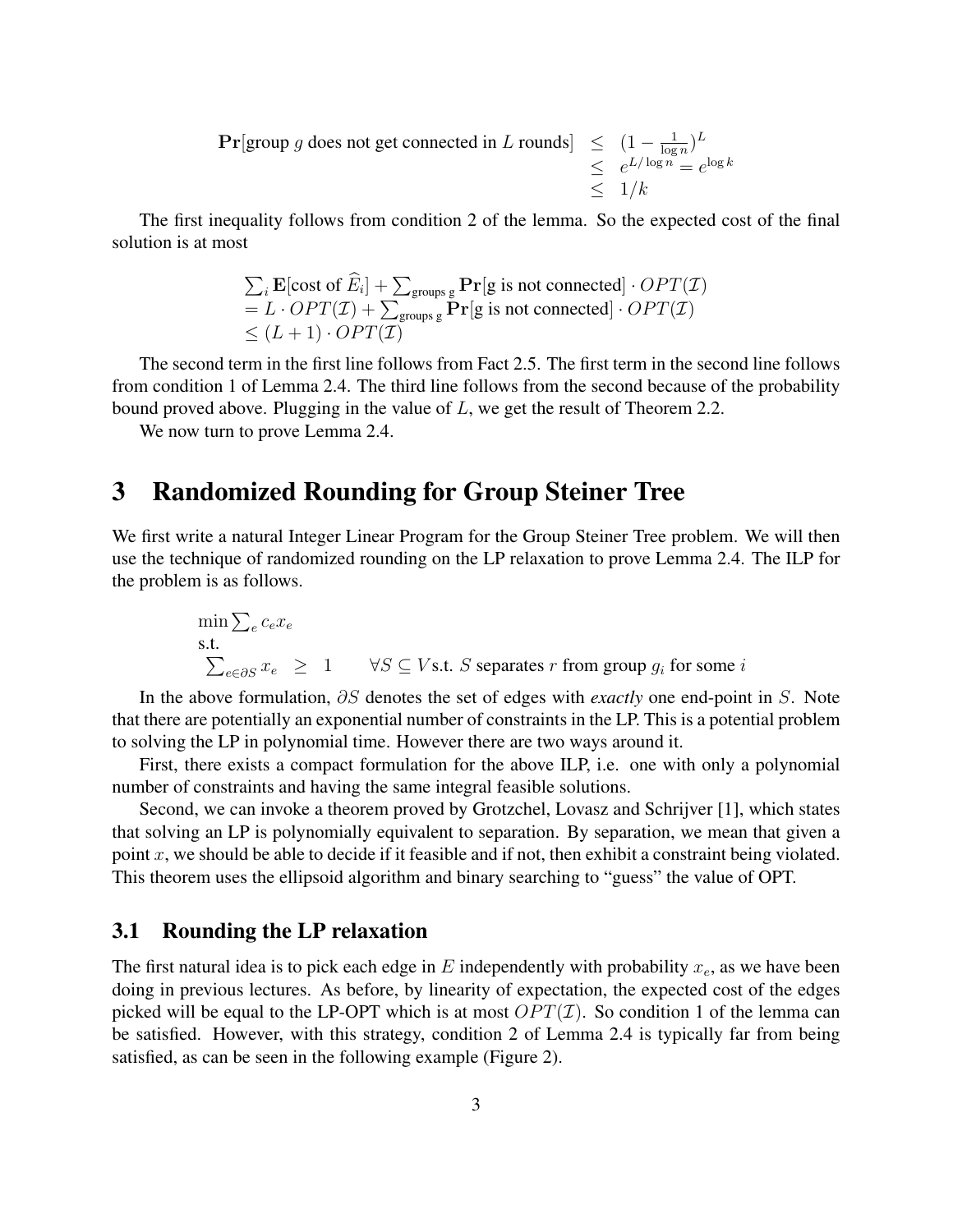

Figure 2: Independently picking edges can be bad

In Figure 2, the two leaf nodes are in the same group and the probability that one of them connects to the root is  $2 \cdot 2^{-\frac{n}{2}}$ , which is extremely tiny. To satisfy condition 2 of the lemma, we needed this probability to be at least 1/ log 2. So complete independence across edges leads to situations where the connection probability of a group becomes very small.

The following is the fix suggested by Garg, Konjevod and Ravi [2]. For an edge  $e$ , we denote its parent edge by  $p(e)$ .

- 1. "Mark" each edge with probability  $x_e/x_{p(e)}$ .<sup>1</sup> If there is no parent edge, then mark the edge with probability  $x_e$ .
- 2. Pick an edge e if all its ancestor edges are marked, and e itself is marked.

**Fact 3.1.** Pr[*edge e is picked*] =  $x_e$ 

*Proof.* Consider any edge e. Say it has i ancestor edges. then the probability that it gets picked is the probability that e *and* all its ancestors are marked. Therefore,

**Pr**[edge *e* is picked] = 
$$
\frac{x_e}{x_{p(e)}} \cdot \frac{x_{p(e)}}{x_{p(p(e))}} \cdot \frac{x_{p(p(e))}}{x_{p(p(p(e)))}} \dots \frac{x_{p^{i-1}(e)}}{x_{p^{i}(e)}} \cdot x_{p^{i}(e)} = x_e
$$

<sup>&</sup>lt;sup>1</sup>Note that the constraints of the LP force  $x_e \leq x_{p(e)}$ , because otherwise, we can reduce  $x_e$  to the value of  $x_{p(e)}$ and get a lower cost LP. If we cannot reduce it to  $x_{p(e)}$ , then at some point some constraint becomes tight, and still  $x_{p(e)} < x_e$ . Now for this constraint, the "top" vertex of e is included in it (since e is in the cut). Now consider the cut without this vertex.  $p(e)$  is now included into the cut and e (and possibly some other edges) exit. But if  $x_{p(e)} < x_e$ , this constraint is now violated, and was being violated even before reducing  $x_e$ .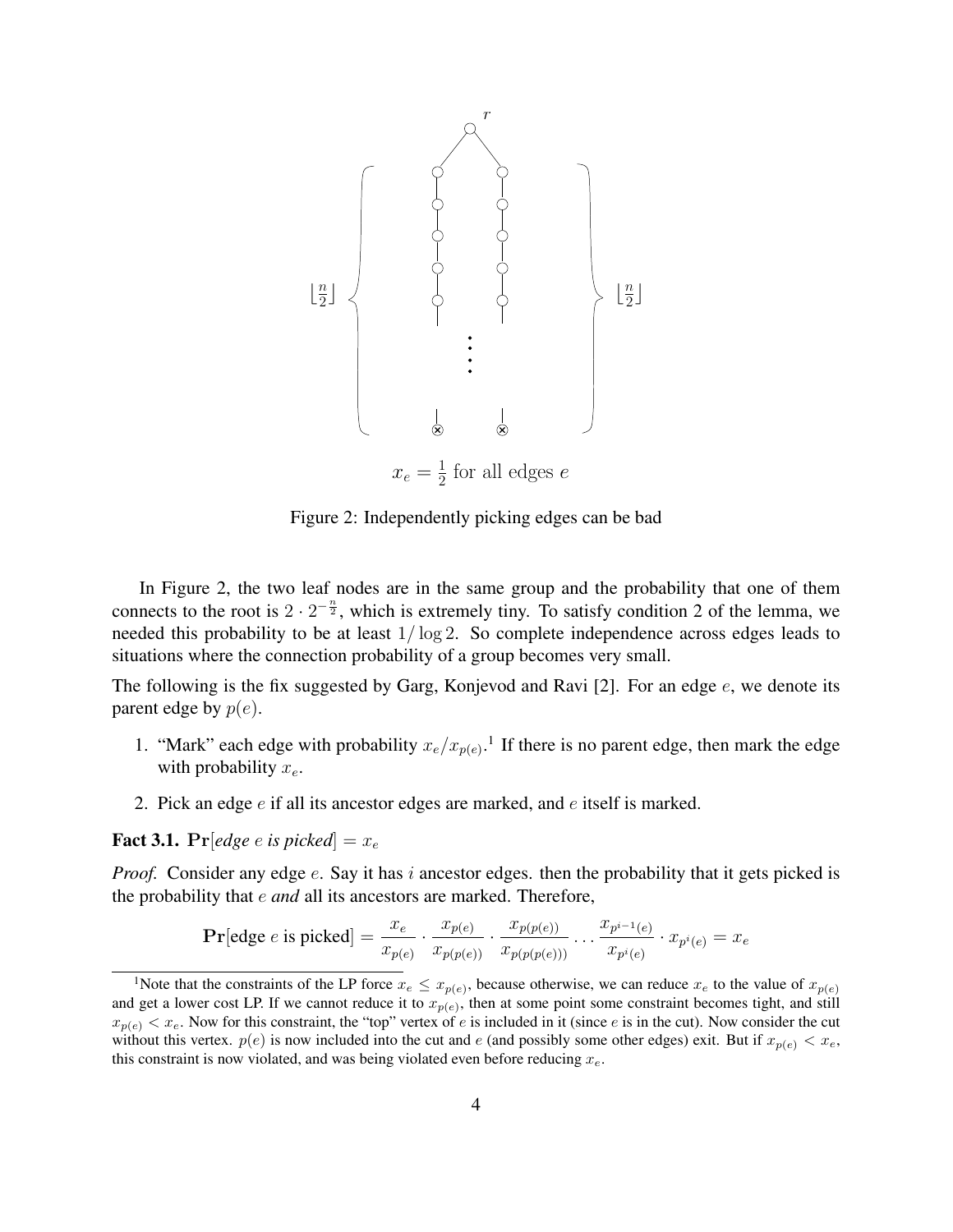$\Box$ 

So this implies that the expected cost of the set of edges picked will still be equal to the LP-OPT and hence at most  $OPT(\mathcal{I})$ .

Now we turn to prove that the above procedure provides the lower bound we needed for condition 2 of Lemma 2.4.

#### 3.2 Analysis for connecting a group to the root

Fix a group g. Denote by SUCCESS the event that g is connected to r and FAILURE denotes the event that no vertex of q got connected to r. Given an LP-solution x, we will construct another LP-solution  $x'$  with the property that

 $1 - 1/\log|g| \geq \Pr[\text{failure to connect } g \text{ using } x'] \geq \Pr[\text{failure to connect } g \text{ using } x]$ 

In fact, we simply need  $x'_e \leq x_e$  for all edges e. We will use the following claim to argue about  $\overline{x}$ .

**Claim 3.2.** If  $x'_e \leq x_e$  for all edges e, then  $\Pr[FAILURE \text{ using } x'] \geq \Pr[FAILURE \text{ using } x]$ .

*Proof.* This can be proved by considering one edge at a time, i.e.  $x'$  differs from  $x$  at only one edge. We can then use induction to prove the result. Say  $x'$  is smaller at edge  $e$ . Let the subtree rooted below  $e$  be  $R$ . It is easy to see that the events which connect leaves outside  $R$  are independent of events which connect vertices in R. So we simply need to argue about the subtree below  $e$ . For simplicity, we assume e has only 2 child-edges - the algebra for more than 2 children is more messy and adds no insight.

Let these two child-edges be  $e_1$  and  $e_2$ . Consider the subtrees rooted at  $e_1$  and  $e_2$  and let the probabilities of connecting to the  $e_1$  and  $e_2$  in *these* respective subtrees be  $p_1$  and  $p_2$ . Note that by changing  $x_e$ ,  $p_1$  and  $p_2$  are unchanged.  $p_1$  and  $p_2$  are just probabilities to connect to  $e_1$  and  $e_2$ , not to the real root. Since the probability of marking in these subtress are unaffected by changing  $x_e$ ,  $p_1$  and  $p_2$  are unaffected.

Now the probability of FAILURE for vertices in  $R$  is simply

$$
1 - x_e + x_e((1 - \frac{x_{e_1}}{x_e}) + \frac{x_{e_1}}{x_e} \cdot p_1)((1 - \frac{x_{e_2}}{x_e}) + \frac{x_{e_2}}{x_e} \cdot p_2)
$$

The first term is the probability that  $e$  was not picked. The second term is the probability of failure assuming  $e$  was picked. Once we simplify the above expression, we get

$$
1 - x_{e_1}(1 - p_1) - x_{e_2}(1 - p_2) + \frac{x_{e_1}x_{e_2}(1 - p_1)(1 - p_2)}{x_e}
$$

which clearly increases as  $x_e$  is decreased.

We now construct  $x'$  from  $x$  as follows.

 $\Box$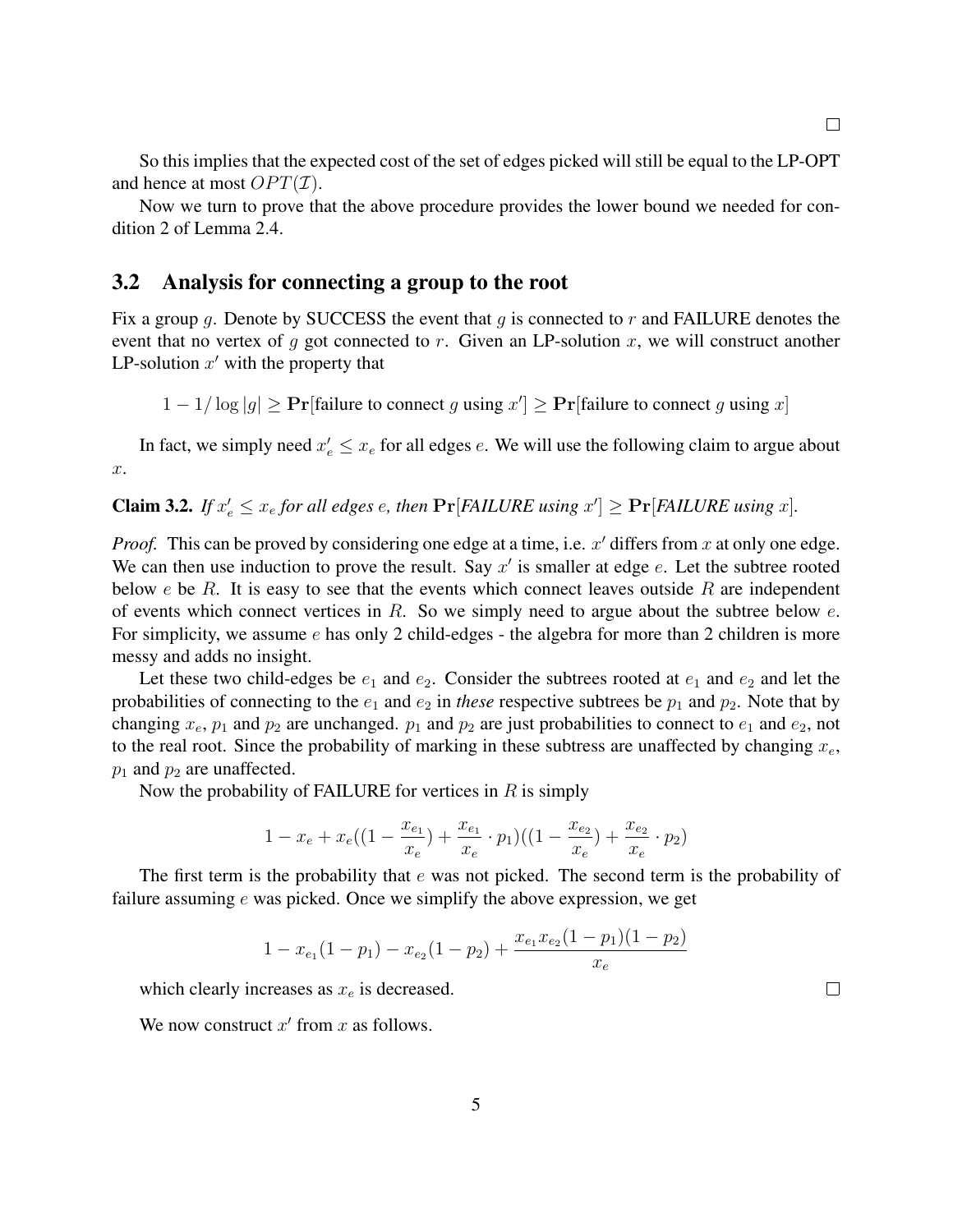- 1. Delete all edges (that is set their value to 0) incident on leaves from groups other than  $q$ . Also remove unnecessary edges, i.e. edges which cannot be on a path from the root to any vertex in  $q$ .
- 2. Reduce x values, so that the solution is minimally feasible. This implies that the flow going down to the leaves is exactly 1.
- 3. Take the new x values, and round down to the nearest power of 2. Note that we would reduce any  $x_e$  by at most half. So the cut value may reduce by at most a factor of 2. So the net flow now is  $\geq \frac{1}{2}$ 2
- 4. Next delete all edges with new x-value  $\leq 1/4|q|$ , and again delete unnecessary edges. The new cut (or flow) value may fall by at most  $|g| \cdot 1/4|g| = 1/4$ , since there are at most  $|g|$ leaves. So the final flow is at least 1/4.
- 5. If  $x_e = x_{p(e)}$ , then merge such edges if  $p(e)$  does not have any other children edges. Else, "contract" e, so that its children become children for  $p(e)$ . This can be done because e will be picked with probability 1, if  $p(e)$  is picked. So we can analyze on this new tree with a single edge with value  $x_{p(e)}$ .

**Observation 3.3.** *The height of the tree at the end of the above operations is at most*  $O(\log |q|)$ 

*Proof.* At each level, the x value decreases by a factor 2, since all the edges were rounded down to powers of 2 and edges with the same weight were merged. Because of the 4th step above, the x-value can go down to at most  $1/4|q|$ .  $\Box$ 

The final piece that we need to complete the picture is the following technical lemma, called Janson's inequality. Given a ground set S of items and  $P_1, P_2, \ldots$  subsets of S, suppose we choose a subset  $S'$  randomly such that each element in  $S$  is added to  $S'$  independently with some probability. Let  $\mathcal{E}_i$  be the event that  $P_i \subseteq S'$ , i.e., the entire set  $P_i$  is chosen by the random process.

Let  $\mu = \sum_i \Pr[\mathcal{E}_i]$  and  $\Delta = \sum_{i \sim j} \Pr[\mathcal{E}_i \cap \mathcal{E}_j]$ , where  $i \sim j$  denotes that  $\mathcal{E}_i$  and  $\mathcal{E}_j$  are dependent.

**Lemma 3.4** (Janson's Inequality). *Given the above definitions, if we have*  $\mu \leq \Delta$ *, then the probability that none of the events*  $\mathcal{E}_i$  *happen is* 

$$
\mathbf{Pr}[\cap_i \bar{\mathcal{E}}_i] \le \exp\{\frac{-\mu^2}{2\Delta}\}
$$

In our case, the set S is the set of all edges E of the graph, the subsets  $P_v$  are the edges on the path from some vertex  $v \in g$  to the root, and hence the "good" event  $\mathcal{E}_v$  denotes the event that all edges on  $P_v$  are marked, and hence vertex v is connected to the root in the random set E.

We define the events on the new tree and  $x'$  that was constructed above. As discussed earlier, we only need to bound the probability of FAILURE on this new tree and  $x'$ . Claim 3.2 will give the result for the original tree and  $x$ .

First note that  $Pr[\mathcal{E}_v] = x'_{\text{parent edge}}$ . So,  $1/4 \le \sum Pr[\mathcal{E}_v] \le 1$ , since we argued that the flow is at least 1/4, and by minimality the flow started with 1.

We now claim the following.